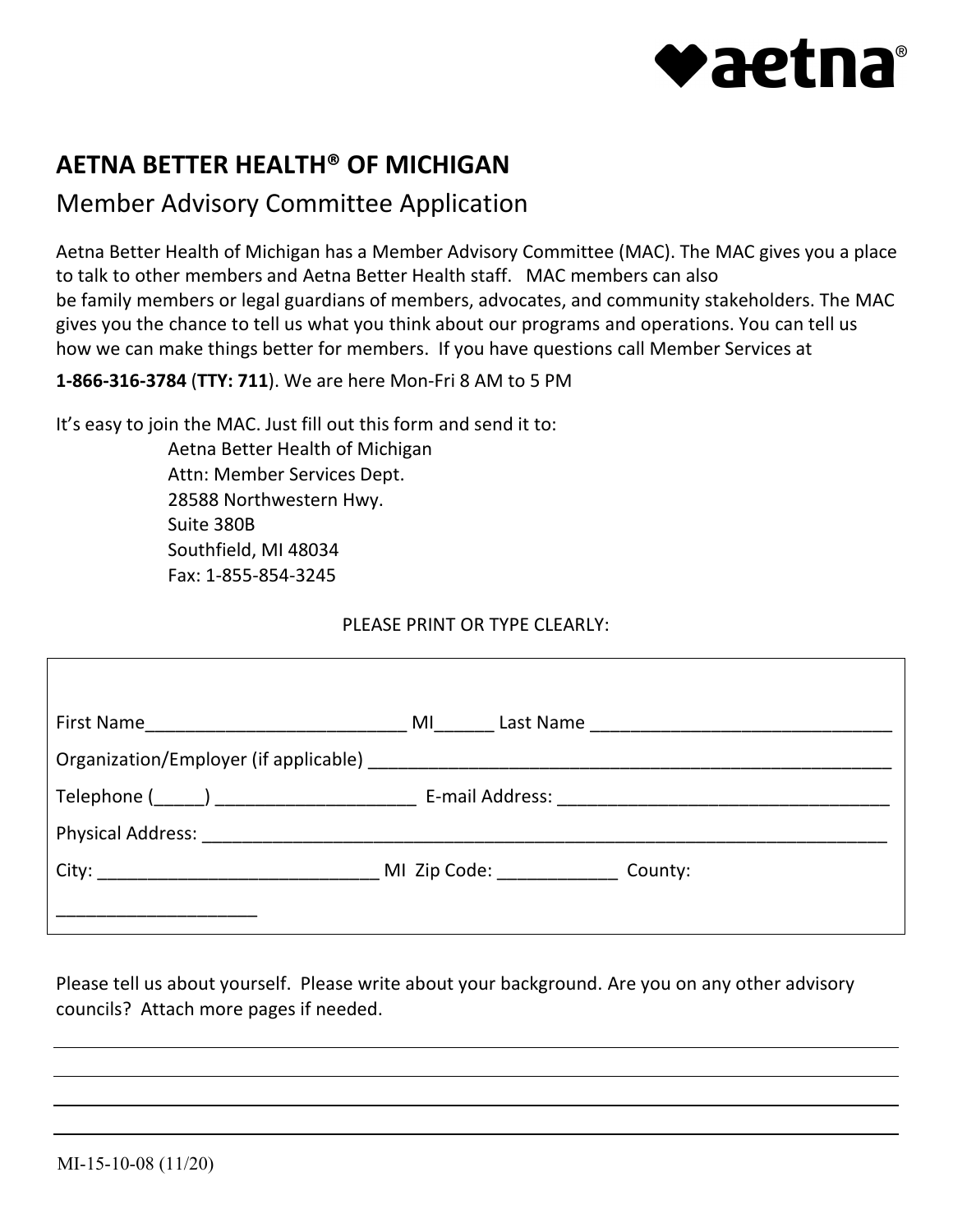

### **AETNA BETTER HEALTH® OF MICHIGAN**

 Member Advisory Committee Application

 Please tell us why you want to be on this Committee. What will you offer the team? Limit to 1-2 paragraphs please.

\_\_\_\_\_\_\_\_\_\_\_ \_\_\_\_\_\_\_\_\_\_\_\_\_\_\_\_\_\_\_\_\_\_\_\_\_\_\_\_\_\_\_\_\_\_\_\_\_\_\_\_\_\_\_\_\_\_\_\_\_\_\_\_\_\_\_\_\_\_\_\_\_\_\_\_\_\_ \_\_\_\_\_\_\_\_\_\_\_\_\_\_\_\_\_\_\_\_\_\_\_\_\_\_\_\_\_\_\_\_\_\_\_\_\_\_\_\_\_\_\_\_\_\_\_\_\_\_\_\_\_\_\_\_\_\_\_\_\_\_\_\_\_\_\_\_\_\_\_\_\_\_\_\_\_\_\_\_

|           | Are you a member of other committees or councils at this time? |  |  |  |  |
|-----------|----------------------------------------------------------------|--|--|--|--|
| $\Box$ No | $\Box$ Yes - Please list:                                      |  |  |  |  |

 $\overline{\phantom{a}}$ 

| Race/Ethnicity (Optional):                                                                                                                                                                                | <b>Experience with Medicaid:</b> |  |  |  |  |  |
|-----------------------------------------------------------------------------------------------------------------------------------------------------------------------------------------------------------|----------------------------------|--|--|--|--|--|
| $\Box$ American Indiana/Alaska Native                                                                                                                                                                     | $\square$ None                   |  |  |  |  |  |
| $\Box$ Asian/Pacific Islander                                                                                                                                                                             | Less than 1 year<br>$\Box$       |  |  |  |  |  |
| $\Box$ Black                                                                                                                                                                                              | $\Box$ 1-2 years                 |  |  |  |  |  |
| $\Box$ Hispanic                                                                                                                                                                                           | $\Box$ 3-5 years                 |  |  |  |  |  |
| $\Box$ White                                                                                                                                                                                              | $\Box$ More than 5 years         |  |  |  |  |  |
| $\Box$ Other                                                                                                                                                                                              | $\Box$ More than 10 years        |  |  |  |  |  |
| <b>Check Your Membership Category (check all that apply):</b><br>$\Box$ Member- you are enrolled in Aetna Better Health at this time<br>$\Box$ Community organization - list community organization here: |                                  |  |  |  |  |  |
| $\Box$ Advocate                                                                                                                                                                                           |                                  |  |  |  |  |  |
| Can you attend daytime meetings?                                                                                                                                                                          |                                  |  |  |  |  |  |
| $\Box$ Yes- any time $\Box$ Yes- morning only $\Box$ Yes- afternoon only $\Box$ No                                                                                                                        |                                  |  |  |  |  |  |
| Would you need any special help to join meetings?:                                                                                                                                                        |                                  |  |  |  |  |  |
| $\Box$ Transportation                                                                                                                                                                                     |                                  |  |  |  |  |  |
| $\Box$ Interpretation                                                                                                                                                                                     |                                  |  |  |  |  |  |
| $\Box$ Other, please list:                                                                                                                                                                                |                                  |  |  |  |  |  |